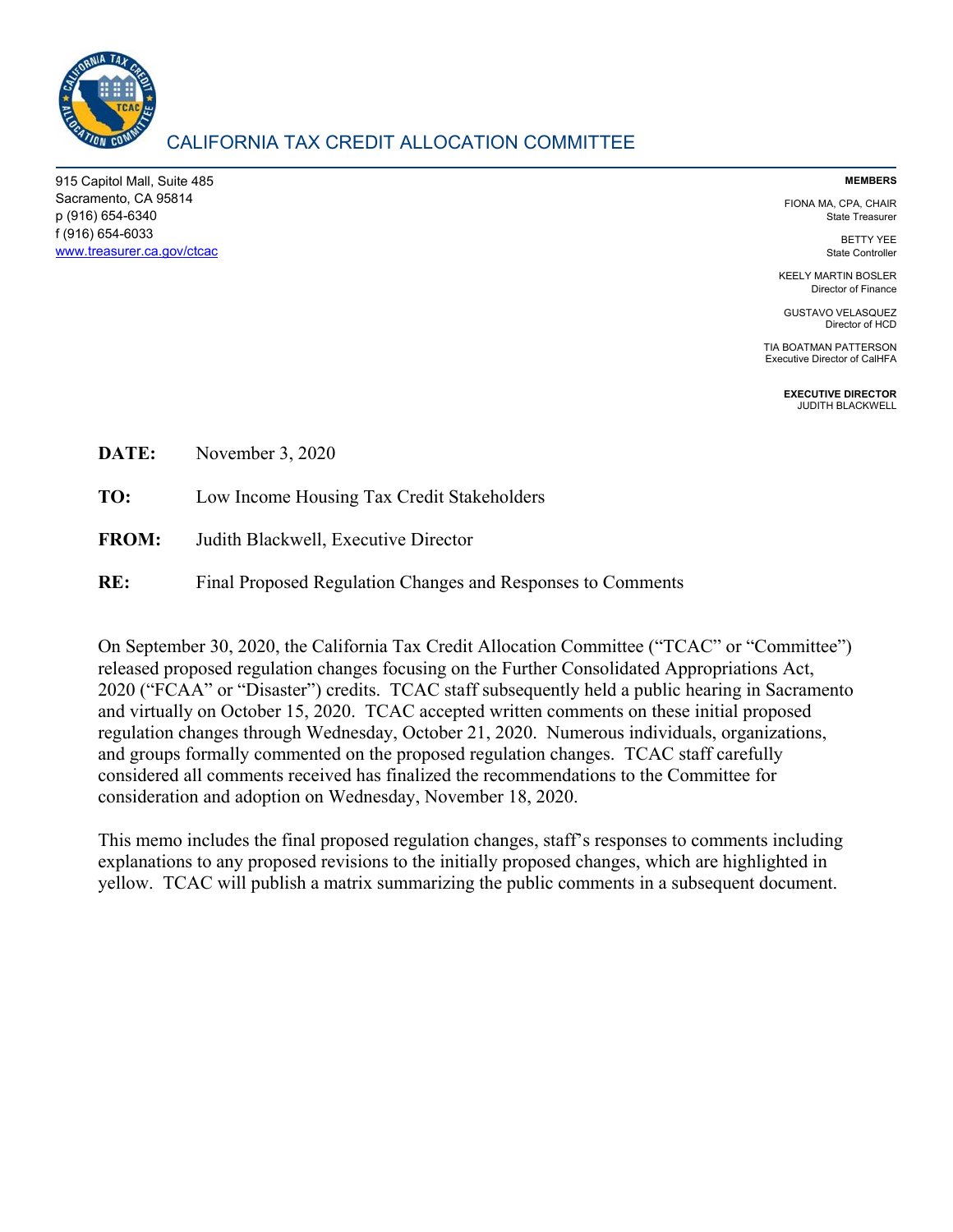# **Proposed Regulation Changes, Comments Received, and Responses to Comments November 3, 2020**

# **Section 10310(b)(1)**

## **Initial Proposed Change:**

- (b) Credit Ceiling available. The approximate amount of Tax Credits available in each reservation cycle shall be established by the Committee at a public meeting designated for that purpose, in accordance with the following provisions:
	- (1) Amount of Federal Tax Credits. The amount of Federal Tax Credits available for reservation in a reservation cycle shall be equal to the sum of:
		- (A) the per capita amount authorized by law for the year, plus or minus the unused, Federal Credit Ceiling balance from the preceding calendar year, multiplied by a percentage amount established by the Committee for said cycle;
		- $(B)$  the amount allocated, and available, under IRC Section  $42(h)(3)(D)$ as of the date that is thirty days following the application deadline for said cycle;
		- (C) the amount of Federal Credit Ceiling returned, and available, as of the date that is thirty days following the application deadline for said cycle; and,
		- (D) additional amounts of Federal Credit Ceiling, from the current or subsequent year, necessary to fully fund projects pursuant to the allocation procedures set forth in these regulations.
		- For calendar years 2020, and 2021 if applicable, the amount of the Federal Credit Ceiling established by the Further Consolidated Appropriations Act, 2020 shall be allocated pursuant to Section 10325(d)(1).

**Comments Received:** While some comments were received relating to the allocation of the remaining Disaster Credits, no comments were received specifically for this proposed change.

**\_\_\_\_\_\_\_\_\_\_\_\_\_\_\_\_\_\_\_\_\_\_\_\_\_\_\_\_\_\_\_\_\_\_\_\_\_\_\_\_\_\_\_\_\_\_\_\_\_\_\_\_** 

**Final Proposed Changes:** Proceed with changes as initially proposed.

### **Section 10325(d)(1)**

### **Initial Proposed Change:**

(1) Set-aside application selection. Beginning with the top-ranked application from the Nonprofit set-aside, followed by the Rural set-aside (funding the RHS and HOME program apportionment first, and the Tribal pilot apportionment second), the At Risk set-aside, and the Special Needs set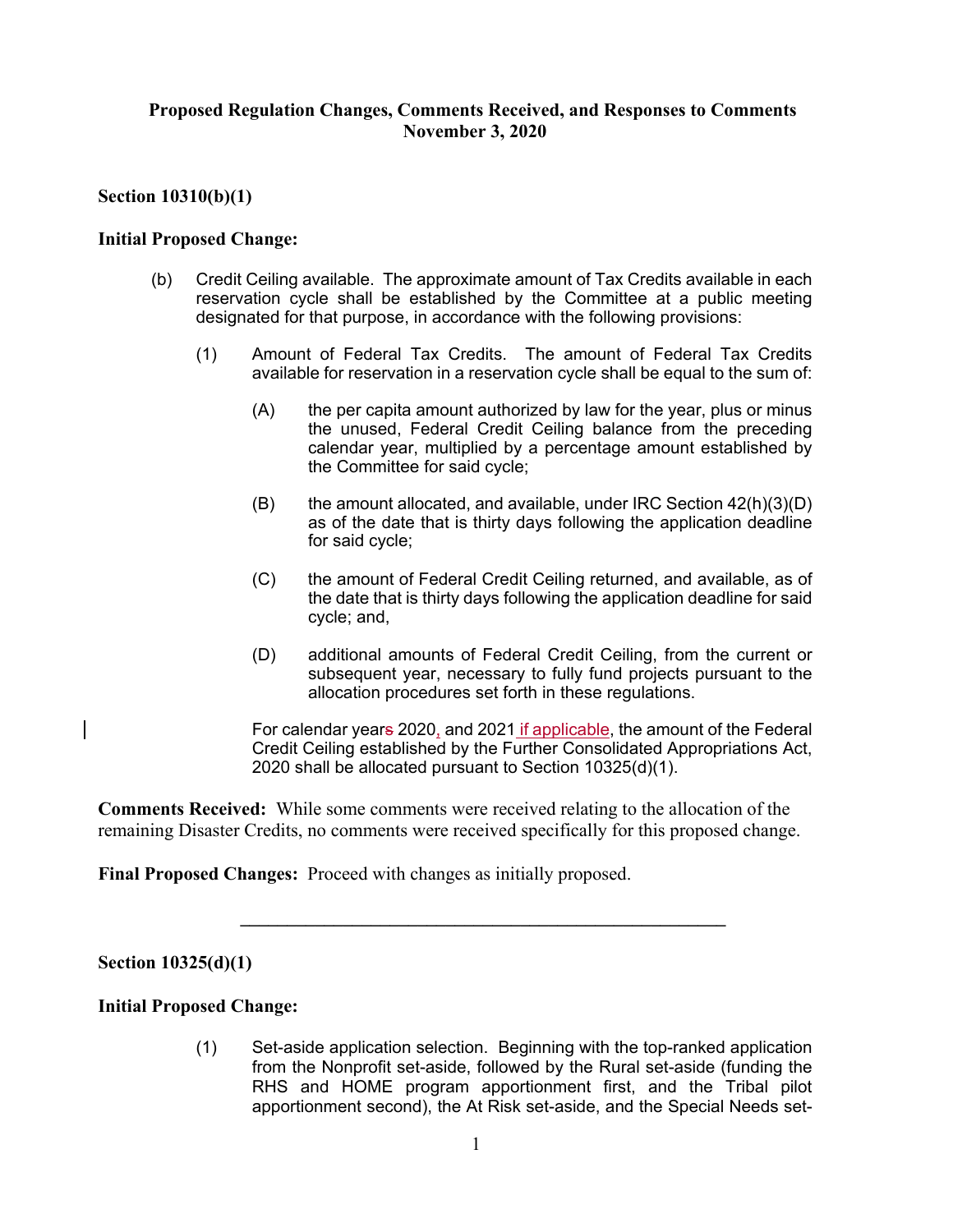aside, the highest scoring applications will have Tax Credits reserved. Credit amounts to be reserved in the set-asides will be established at the exact percentages set forth in section 10315, with the exception of the Federal Credit amount established by the Further Consolidated Appropriations Act, 2020 ("FCAA"). If the last project funded in a set-aside requires more than the credits remaining in that set-aside, such overages in the first funding round will be subtracted from that set-aside in determining the amount available in the set-aside for the second funding round. If Credits are not reserved in the first round they will be added to second round amounts in the same Set Aside. If more Tax Credits are reserved to the last project in a set-aside than are available in that set-aside during the second funding round, the overage will be taken from the Supplemental Set-Aside if there are sufficient funds. If not, the award will be counted against the amounts available from the geographic area in which the project is located. Any unused credits from any Set-Asides will be transferred to the Supplemental Set-Aside and used for Waiting List projects after the second round. Tax Credits reserved in all set-asides shall be counted within the housing type goals.

- (A) For an application to receive a reservation within a set-aside, or within a rural set-aside apportionment, there shall be at least one dollar of Credit not yet reserved in the set-aside or apportionment.
- (B) Set-aside applications requesting State tax credits shall be funded, even when State credits for that year have been exhausted. The necessary State credits shall be reserved from the subsequent year's aggregate annual State credit allotment.
- (C) Except for projects competing in the rural set-aside, which shall not be eligible to compete in geographic area, unless the projects are located within a Geographic Region and no other projects have been funded within the Project's region during the year in question, after a set-aside is reserved all remaining applications competing within the set-aside shall compete in the Geographic Region.

Federal Credit established by the FCAA application selection. Applications for projects located in the counties designated as qualified 2017 and 2018 California disaster areas by the FCAA, FCAA Federal Credit shall only be reserved for (1) new construction projects also including projects that involve the demolition or rehabilitation of existing residential units that increase the unit count by (i) 25 or (ii) 50% of the existing units, whichever is greater, and adaptive re-use of non-residential structures, or (2) reconstruction or rehabilitation of an existing project located in within a FCAA disaster area fire perimeter, as designated by CAL FIRE and available on the **CTCAC website**, and directly damaged by the fire, and that apply for the FCAA Federal Credit. Applications shall meet all program eligibility requirements unless stated otherwise below, and located in the following counties: Butte, Lake, Los Angeles, Mendocino, Napa, Nevada, Orange, San Diego, Santa Barbara, Shasta, Sonoma, Ventura, and Yuba.

Applications for projects applying for FCAA Federal Credit shall be competitively scored within the county apportionment under the system delineated in Sections 10325(c)(1) through (3), (4)(B), and (6). In the cases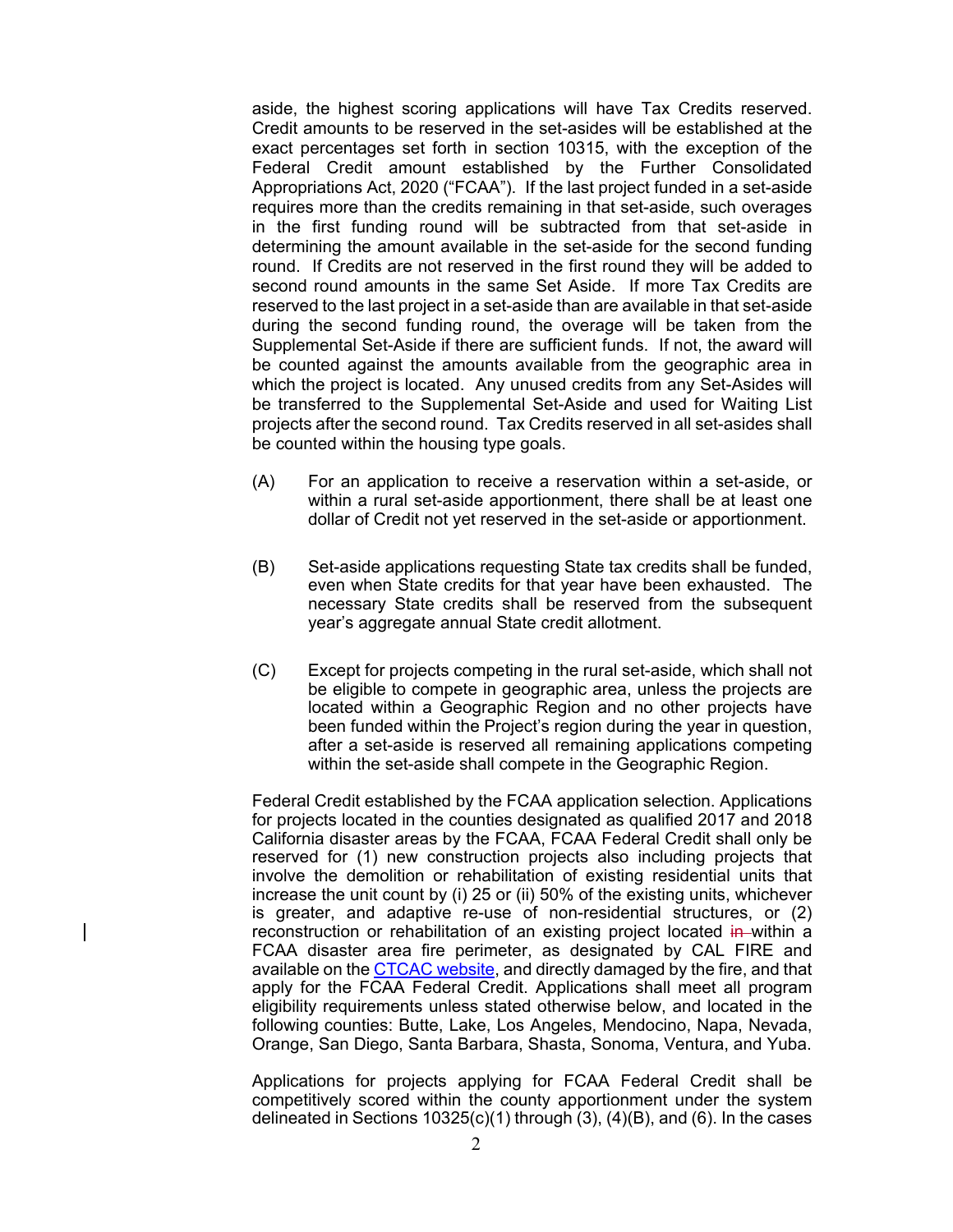where applications receive the same score, the following tiebreakers shall be employed: First, a formal letter of support for the specific project from the Local Reviewing Agency (LRA) outlining how the project will contribute to the community's recovery efforts submitted in the application or received by TCAC no later than 14 days following the application filing deadline; Second, the application with the greatest number of proposed Tax Credit Units per annual Federal Tax Credit amount requested; and Third, the application with the greatest number of proposed bedrooms within the proposed Tax Credit Units.

For projects located within a FCAA disaster area fire perimeter, as designated by CAL FIRE and available on the **CTCAC website**, applying for FCAA Federal Credit in the 2020 funding round-and in the 2021 first funding round, local approvals and zoning requirements of Section 10325(f)(4) must be evidenced to CTCAC no later than June 1, 2021. Failure to do so shall result in rescission of the Tax Credit Reservation on June 2, 2021. For the 2021 second funding round, local approvals and zoning requirements shall be evidenced in the application as stated in Section 10325(f)(4). The deadline in this paragraph may be extended if the Executive Director finds, in his or her sole discretion, a project merits additional time due to delays directly caused by fire, war, or act of God. In considering a request the Executive Director may consider, among other things, the length of the delay and the circumstances relating to the delay.

The deferred-payment financing commitment requirements of Section 10325(f)(8) are modified for FCAA Federal Credit applications with 2017 and 2018 HCD Community Development Block Grant – Disaster Recovery (CDBG-DR) Multifamily financing as follows: a letter from an HCD identified jurisdiction stating the intent to commit a portion of that jurisdiction's HCD allocation. The letter must provide the dollar amount and the estimated date which the jurisdiction will provide TCAC a written commitment in compliance with the requirements of Section 10325(f)(8). Projects must receive these CDBG-DR funds prior to the TCAC placed-in service application deadline.

FCAA Federal Credit shall be made available starting in the 2020 second funding round in the amounts shown below:

| <b>ANNUAL FEDERAL</b><br><b>TAX CREDIT BASE</b><br><b>+ LOST UNIT</b><br><b>ALLOCATION</b> | <b>COUNTY</b> |
|--------------------------------------------------------------------------------------------|---------------|
| \$40,087,453                                                                               | <b>Butte</b>  |
| \$16,365,940                                                                               | Sonoma        |
| \$5,630,499                                                                                | Los Angeles   |
| \$5,421,263                                                                                | Shasta        |
| \$4,975,965                                                                                | Ventura       |
| \$4,109,511                                                                                | Napa          |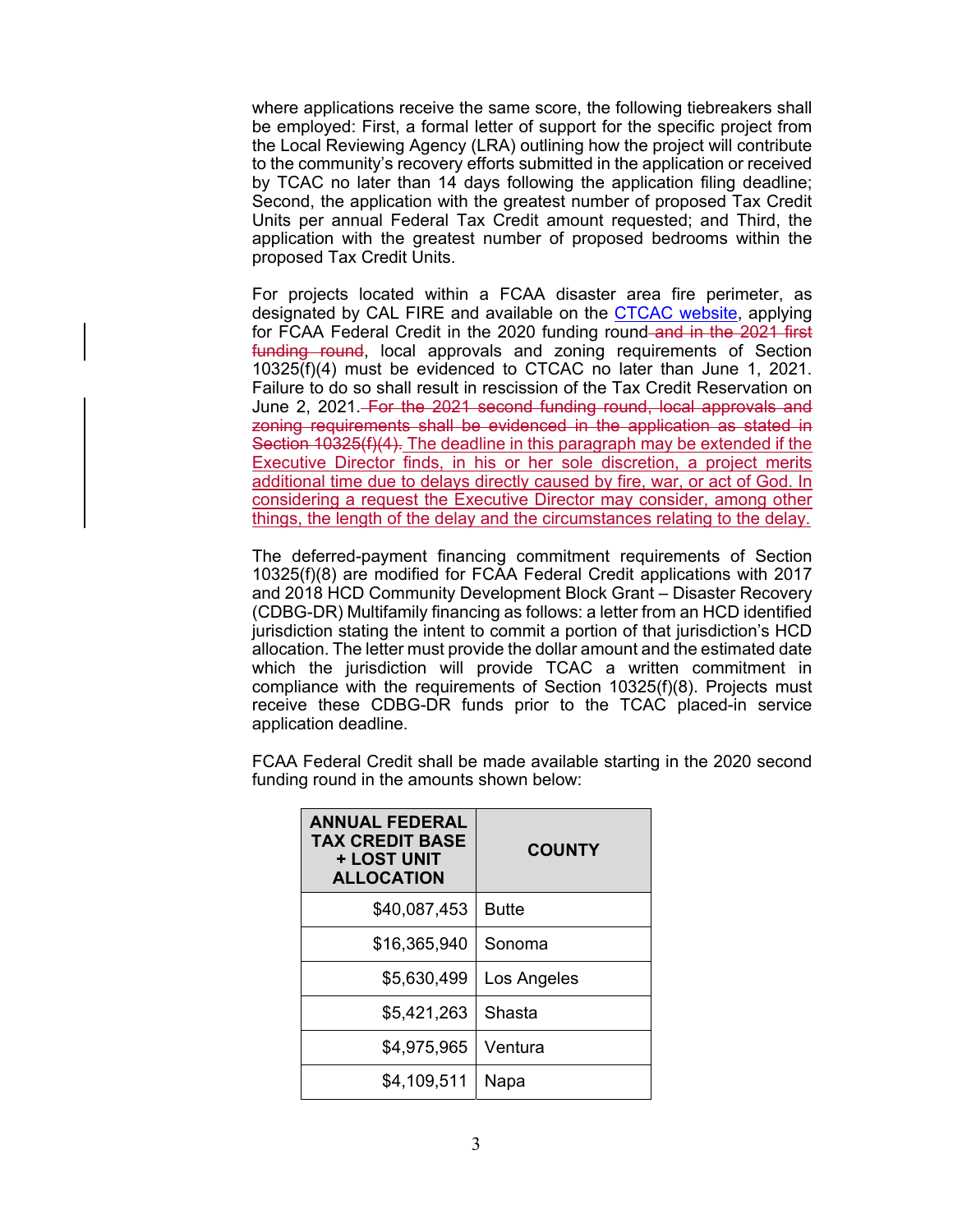| \$3,342,311  | Mendocino     |
|--------------|---------------|
| \$3,259,153  | Lake          |
| \$2,886,283  | Yuba          |
| \$2,816,537  | San Diego     |
| \$2,583,158  | Santa Barbara |
| \$2,580,476  | Nevada        |
| \$2,561,698  | Orange        |
| \$2,000,000  | Supplemental  |
| \$98,620,247 | <b>TOTAL</b>  |

The funding order shall be followed by funding the highest scoring application, if any, in each of the 13 counties. After each county has had the opportunity to fund one project, TCAC shall award the second highest scoring project in each county, if any, and continue cycling through the counties, filling each county's apportionment.

For an application to receive a FCAA Federal Credit reservation, there shall be at least one dollar of Credit not yet reserved in the county allocation so long as the county's last award does not cause the county's aggregate award amount to exceed 105 percent (105%) of the amount originally available for that county. FCAA Federal Credit allocated in excess of the county's allocation by the application of the 105% rule described above will be deducted from the Supplemental allocation. If the last application requires credits in excess of 105% of the county's allocation, that application will not be funded. Any FCAA Federal Credit remaining in a county apportionment at the end a funding round will be available in the subsequent round. For the final funding round of 2021 for FCAA Federal Credits, if the aggregate amount of Federal Credit requested does not exceed the amount available, the 105% county limit above shall not apply. If all FCAA Federal Credit in a funding round has been awarded, all remaining FCAA applications shall compete in the applicable set-aside or geographic region, provided the application meets the requirements of the set-aside or geographic region, and the requirements of Section 10325.

At the conclusion of the 2021 secondfunding round, if less than 10% of the total FCAA Federal Credit remains, all unallocated FCAA Federal Credit within the county allocations will be combined and available to remaining projects requesting FCAA Federal Credits and which meet the threshold and underwriting requirements through a waiting list. The award selection will be made from the waiting list to the counties in the order listed above. Within each county, the award selection will start with the highest ranking project located within a FCAA disaster area fire perimeter, as designated by CAL FIRE and available on the CTCAC website first and continue within that county in rank order until no eligible applications remain. Subsequent to the above selection ranking, any unused FCAA Federal Credit shall be designated for projects where at least fifty percent (50%) of the Low-Income Units within the project are designated for homeless households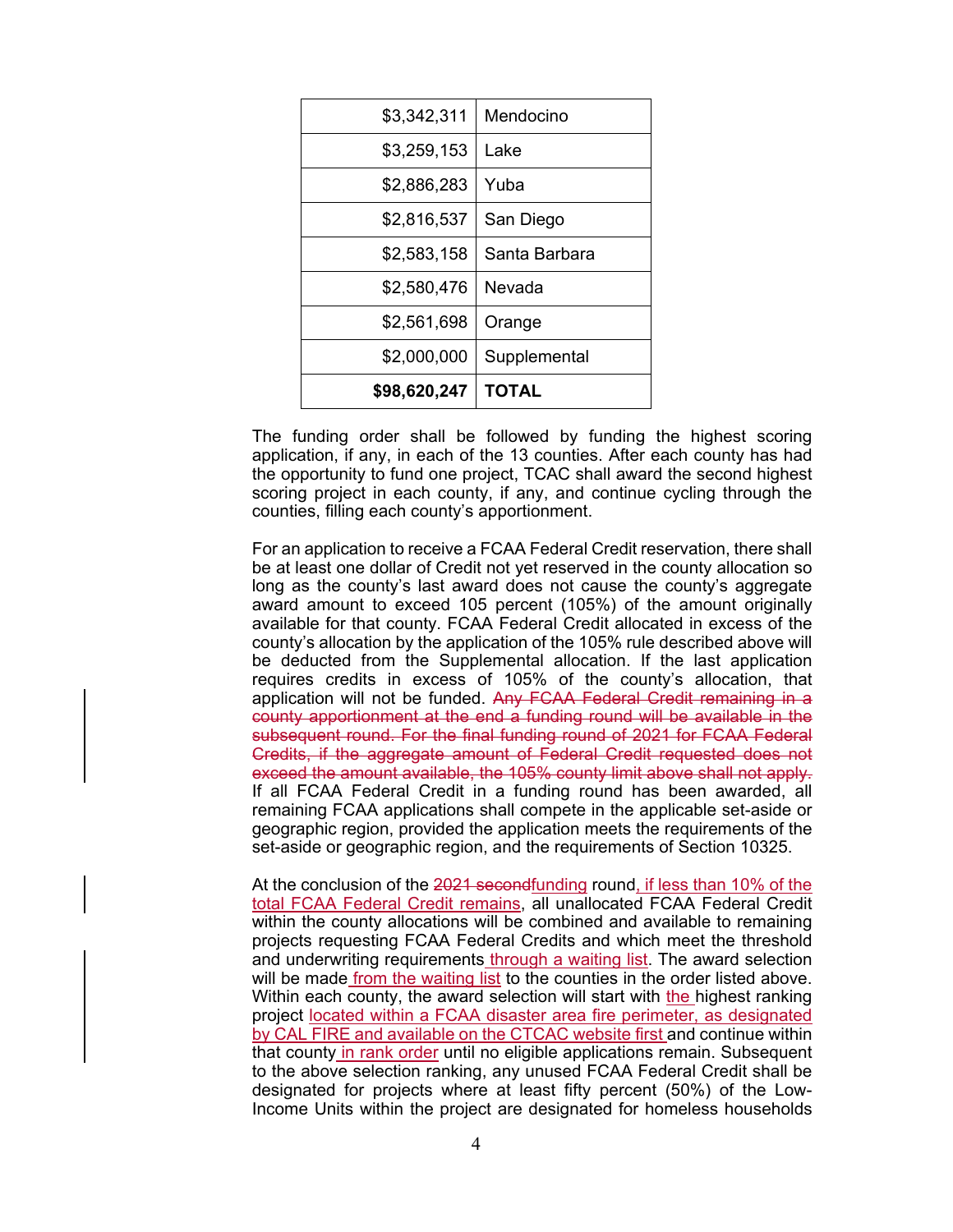as described in Sections 10315(b)(1) through (4) starting with the highest ranking project pursuant to Section 10325(c) without regard to the set aside or geographic region for which the application applied.

All projects awarded FCAA Federal Credit in 2020 shall be able to begin construction no later than September 1, 2021. Failure to be able to begin construction by September 1, 2021 shall result in rescission of the Tax Credit Reservation. No later than September 1, 2021, the applicant must submit to CTCAC building permits (a grading permit does not suffice to meet this requirement except that in the event that the city or county as a rule does not issue building permits prior to the completion of grading, a grading permit shall suffice; if the project is a design-build project in which the city or county does not issue building permits until designs are fully complete, the city or county shall have approved construction to begin) or the applicable tribal documents, and notice to proceed delivered to the contractor. Any returned credits following September 1, 2021 will be made available to projects from the FCAA Federal Credit waiting list as previously stated. Any new application received for a project on the waiting list shall result in that project's removal from the waiting list. Any projects awarded FCAA Federal Credit in 2021 shall be able to begin construction within 180 days of Credit Reservation and as documented above. Failure to be able to begin construction within 180 days shall result in rescission of the Tax Credit Reservation. The deadlines in this paragraph may be extended if the Executive Director finds, in his or her sole discretion, a project merits additional time due to delays directly caused by fire, war, or act of God. In considering a request the Executive Director may consider, among other things, the length of the delay and the circumstances relating to the delay.

The FCAA Federal Credit amount shall not be counted towards the set asides of Section 10315, the housing type goals of Section 10315(h), or the geographic apportionments of Section 10315(i). Applications for FCAA Federal Credit shall not be counted towards the four (4) awards limit of Section 10325(c). Notwithstanding Section 10325(f)(9)(C), the maximum annual Federal Tax Credits available for award to any one project in any funding round applying for FCAA Federal Credit shall not exceed Five Million Dollars (\$5,000,000). Applications for FCAA Federal Credit are not eligible for State Tax Credits.

**Comments Received:** Staff received two (2) comments in support of granting the Executive Director authority to extend the deadline to evidence that the local approvals and zoning requirements of Section  $10325(f)(4)$  have been met. Both commenters added that such authority should be available to the Executive Director in an even wider range of circumstances, specifically noting the COVID-19 pandemic.

Staff received a total of 12 comments relating to the allocation of the remaining FCAA Federal Credit in 2020 in lieu of additional funding rounds in 2021. Two (2) commenters supported the utilization of the remaining FCAA Federal Credit in the form of a waiting list starting with the counties in the order listed starting with the highest-ranking project located within a FCAA disaster area fire perimeter consistent with Congressman Mike Thompson's intent that credits be allocated to the most directly impacted areas from the wildfires. Seven (7) commenters opposed the proposed change to employ the waiting list in 2020 to allocate the remaining FCAA Federal Credit. Specifically, the commenters opposing the proposed change identified Shasta County as having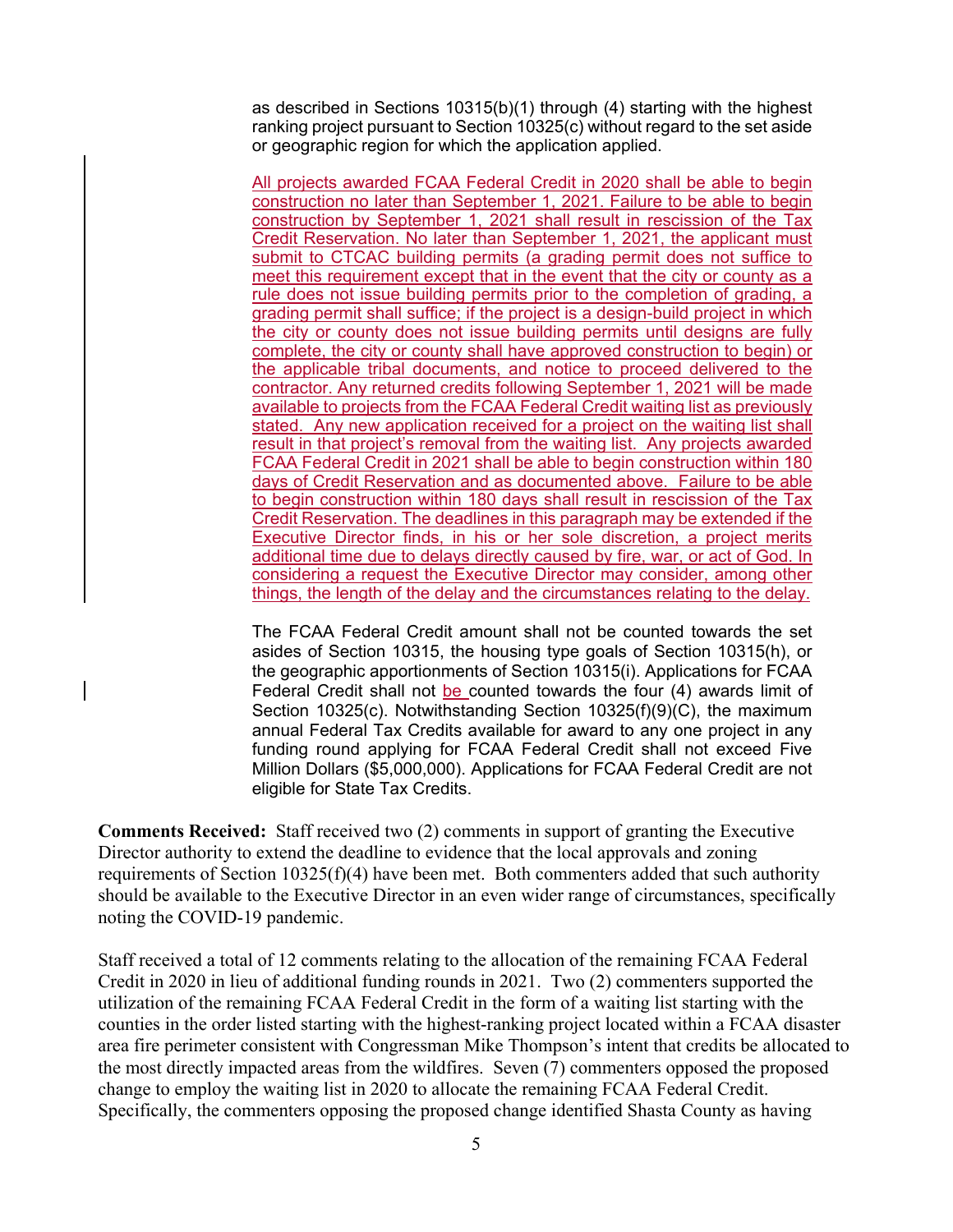approximately \$2.8 million in annual FCAA Federal Credit remaining following the round. The seven commenters believe that Shasta County should be entitled to the remaining amount and the credits should not be given to another county. The commenters stated that developers planned to use the full \$5.4 million in the county to help the victims of the Carr Fire in addition to the current wildfires. Some commenters noted that smaller California jurisdictions like Shasta County can face serious hurdles in competing for affordable-housing dollars, and changing the rules of this program when qualifying projects are in the pipeline would throw yet another barrier in the path.

Staff received five (5) comments with regard to the establishment a September 1, 2021 construction start date requirement for projects awarded FCAA Federal Credit. Two (2) commenters opposed the proposed change noting some of the reasons being that the readiness to proceed requirement was specifically excluded from the scoring criteria when the regulations were initially adopted thereby not requiring a construction start date and precedence setting to make changes after submitted and awarded applications for feasible projects that would now be infeasible. One commenter stated that the September 1, 2021 construction start date was too far out to rescind credits and should be earlier. The commenter added that by preventing waiting list projects from applying for alternative credits while remaining on the waiting list delays those projects from moving forward. With regard to the extension provision to the September 1, 2021 construction start date, some commenters stated the discretion to the executive director should be widened given the COVID-19 pandemic.

**Response to Comments:** With regard to the deadline to evidence the local approvals and zoning requirements of Section 10325(f)(4) have been met, staff will proceed with proposed change.

While some comments received state Shasta County is entitled to the full amount in the original county allocation, the aggregation of the counties' remaining credits at the conclusion of the recently concluded round (final round) is unchanged from the current regulations; it is just being accelerated given the demand in first round. With less than 10% of the FCAA Federal Credit remaining, staff believes allocating the small amount of remaining credits in 2020 is in line with the current regulations as it relates to the final round and the most efficient way to deploy the credits to accelerate the development of the housing in the most impacted areas. As previously stated and consistent with Congressman Mike Thompson's intent that the FCAA Federal Credit be allocated to those areas directly impacted from the wildfires in 2017 and 2018 in an effort to rebuild those communities and aid in the recovery, the proposed changes will accomplish that as originally envisioned following the final round and will expedite the deployment of the remaining FCAA Federal Credit in 2020 and to maintain eligibility for the National Pool credits.

Staff proposed the September 1, 2021 construction start date in an effort to allow sufficient time to re-allocate any returned FCAA Federal Credit from projects that could not move forward to projects on the waiting list. Staff agrees that the readiness to proceed point category was exempt from the scoring criteria for FCAA Federal Credit applications thereby not requiring a construction start date. In response to comments, staff believes an alternative way to accomplish the intent is to allow projects to move forward without a construction start date but require that the applicant to decide by September 1, 2021 if they will move forward with the project. Negative points will not be assessed to those projects that return their FCAA Federal Credit allocation on or prior to September 1, 2021. However, projects moving forward past the September 1, 2021 deadline and unable to meet the federal and state requirements shall be assessed negative points. With regard to the waiting list, staff believes a project applying for alternative tax credits while concurrently remaining on the waiting list is not consistent with current regulations. Allowing multiple financing versions of the same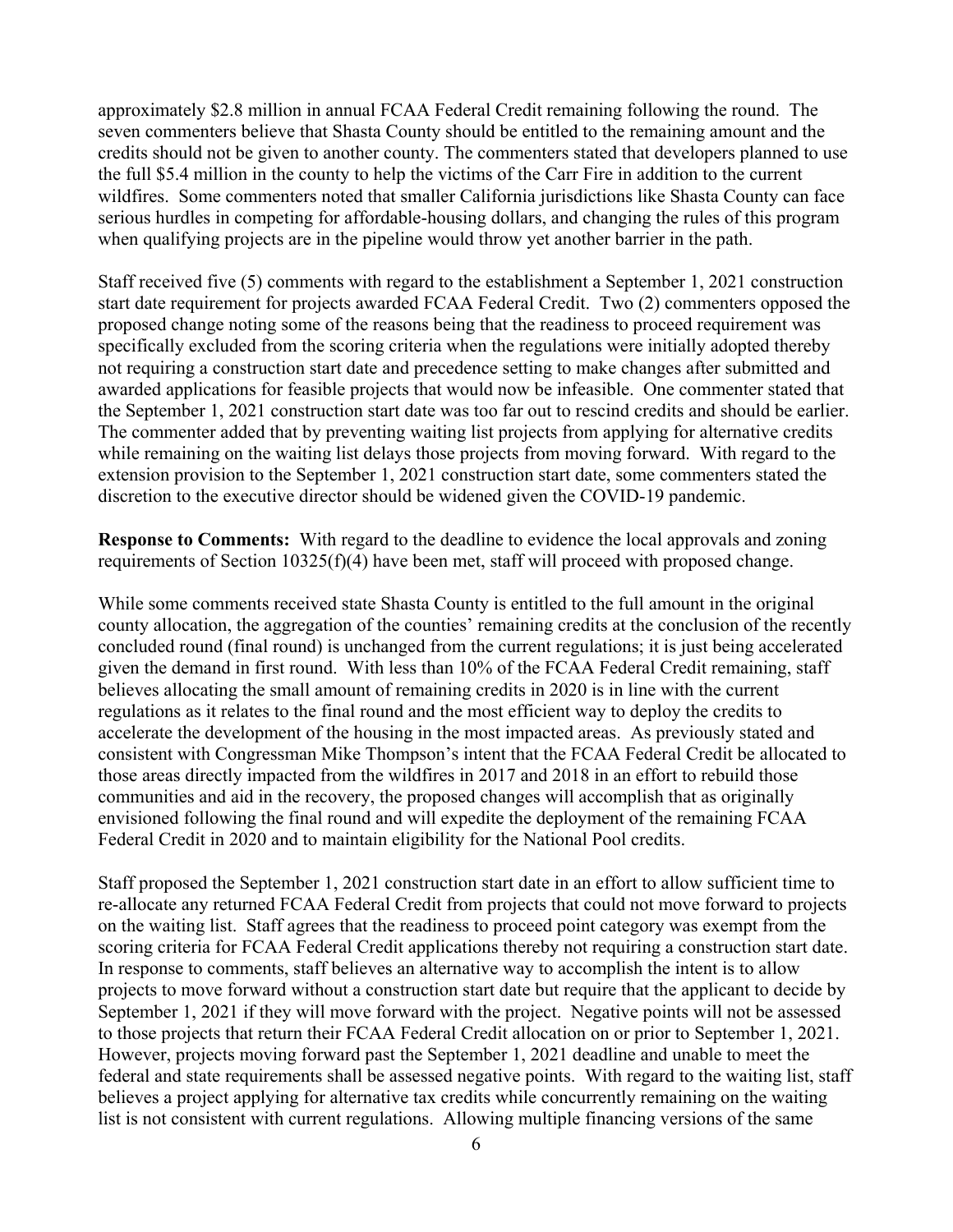application increases competition for limited resources and utilizes additional staff resources. The proposed change reflects the current practice of not allowing concurrent 9% and 4% credit applications. Waiting list applicants will need to make the decision to move forward by applying for other credits or remain on the waiting list in event FCAA Federal Credit become available.

**Final Proposed Change:** Proceed with changes as initially proposed, but with the highlighted edits.

- (2) Set-aside application selection. Beginning with the top-ranked application from the Nonprofit set-aside, followed by the Rural set-aside (funding the RHS and HOME program apportionment first, and the Tribal pilot apportionment second), the At Risk set-aside, and the Special Needs setaside, the highest scoring applications will have Tax Credits reserved. Credit amounts to be reserved in the set-asides will be established at the exact percentages set forth in section 10315, with the exception of the Federal Credit amount established by the Further Consolidated Appropriations Act, 2020 ("FCAA"). If the last project funded in a set-aside requires more than the credits remaining in that set-aside, such overages in the first funding round will be subtracted from that set-aside in determining the amount available in the set-aside for the second funding round. If Credits are not reserved in the first round they will be added to second round amounts in the same Set Aside. If more Tax Credits are reserved to the last project in a set-aside than are available in that set-aside during the second funding round, the overage will be taken from the Supplemental Set-Aside if there are sufficient funds. If not, the award will be counted against the amounts available from the geographic area in which the project is located. Any unused credits from any Set-Asides will be transferred to the Supplemental Set-Aside and used for Waiting List projects after the second round. Tax Credits reserved in all set-asides shall be counted within the housing type goals.
	- (C) For an application to receive a reservation within a set-aside, or within a rural set-aside apportionment, there shall be at least one dollar of Credit not yet reserved in the set-aside or apportionment.
	- (D) Set-aside applications requesting State tax credits shall be funded, even when State credits for that year have been exhausted. The necessary State credits shall be reserved from the subsequent year's aggregate annual State credit allotment.
	- (D) Except for projects competing in the rural set-aside, which shall not be eligible to compete in geographic area, unless the projects are located within a Geographic Region and no other projects have been funded within the Project's region during the year in question, after a set-aside is reserved all remaining applications competing within the set-aside shall compete in the Geographic Region.

Federal Credit established by the FCAA application selection. Applications for projects located in the counties designated as qualified 2017 and 2018 California disaster areas by the FCAA, FCAA Federal Credit shall only be reserved for (1) new construction projects also including projects that involve the demolition or rehabilitation of existing residential units that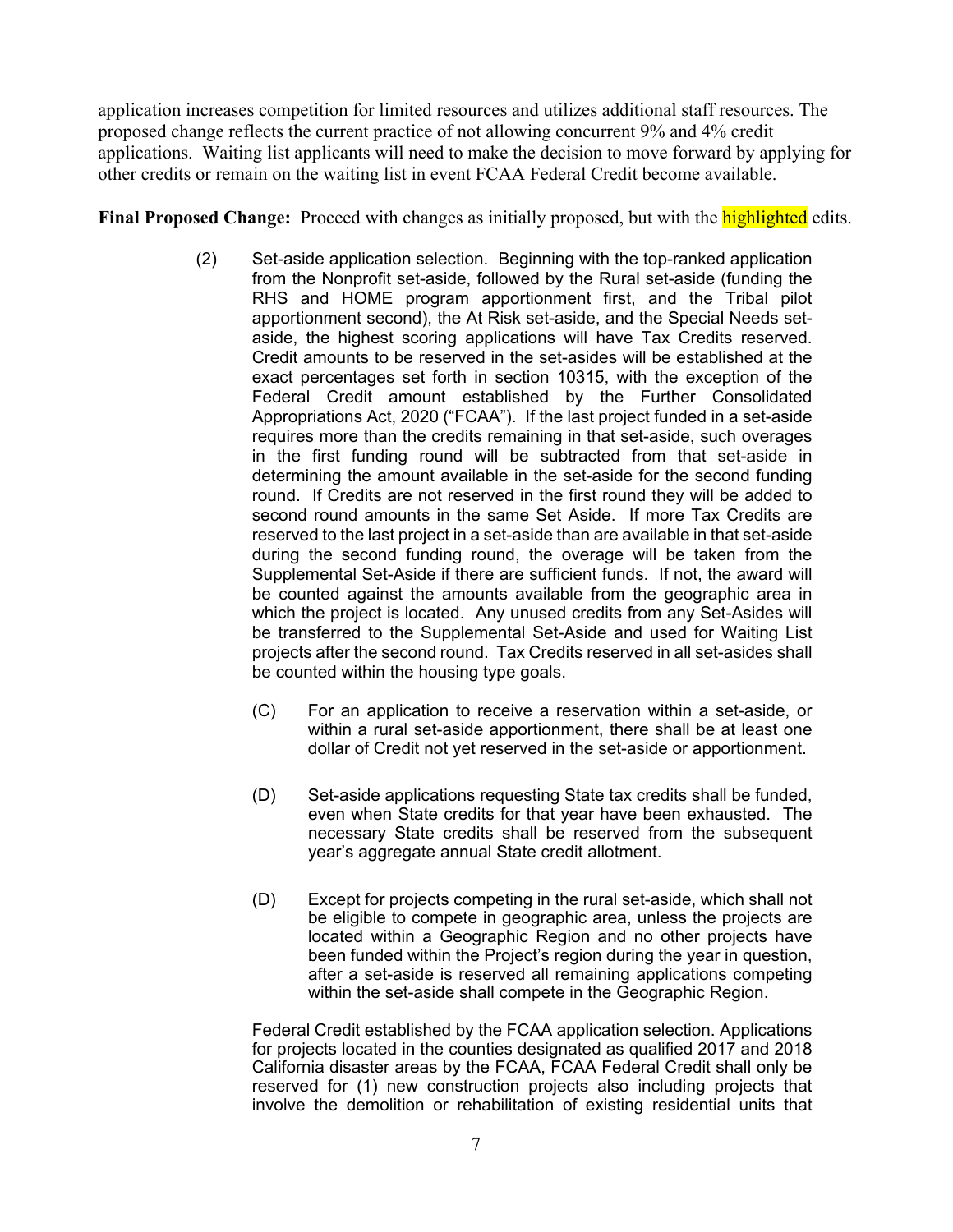increase the unit count by (i) 25 or (ii) 50% of the existing units, whichever is greater, and adaptive re-use of non-residential structures, or (2) reconstruction or rehabilitation of an existing project located in within a FCAA disaster area fire perimeter, as designated by CAL FIRE and available on the CTCAC website, and directly damaged by the fire, and that apply for the FCAA Federal Credit. Applications shall meet all program eligibility requirements unless stated otherwise below, and located in the following counties: Butte, Lake, Los Angeles, Mendocino, Napa, Nevada, Orange, San Diego, Santa Barbara, Shasta, Sonoma, Ventura, and Yuba.

Applications for projects applying for FCAA Federal Credit shall be competitively scored within the county apportionment under the system delineated in Sections 10325(c)(1) through (3), (4)(B), and (6). In the cases where applications receive the same score, the following tiebreakers shall be employed: First, a formal letter of support for the specific project from the Local Reviewing Agency (LRA) outlining how the project will contribute to the community's recovery efforts submitted in the application or received by TCAC no later than 14 days following the application filing deadline; Second, the application with the greatest number of proposed Tax Credit Units per annual Federal Tax Credit amount requested; and Third, the application with the greatest number of proposed bedrooms within the proposed Tax Credit Units.

For projects located within a FCAA disaster area fire perimeter, as designated by CAL FIRE and available on the **CTCAC website**, applying for FCAA Federal Credit in the 2020 funding round and in the 2021 first funding round, local approvals and zoning requirements of Section 10325(f)(4) must be evidenced to CTCAC no later than June 1, 2021. Failure to do so shall result in rescission of the Tax Credit Reservation on June 2, 2021. For the 2021 second funding round, local approvals and zoning requirements shall be evidenced in the application as stated in Section 10325(f)(4). The deadline in this paragraph may be extended if the Executive Director finds, in his or her sole discretion, a project merits additional time due to delays directly caused by fire, war, or act of God. In considering a request the Executive Director may consider, among other things, the length of the delay and the circumstances relating to the delay.

The deferred-payment financing commitment requirements of Section 10325(f)(8) are modified for FCAA Federal Credit applications with 2017 and 2018 HCD Community Development Block Grant – Disaster Recovery (CDBG-DR) Multifamily financing as follows: a letter from an HCD identified jurisdiction stating the intent to commit a portion of that jurisdiction's HCD allocation. The letter must provide the dollar amount and the estimated date which the jurisdiction will provide TCAC a written commitment in compliance with the requirements of Section 10325(f)(8). Projects must receive these CDBG-DR funds prior to the TCAC placed-in service application deadline.

FCAA Federal Credit shall be made available starting in the 2020 second funding round in the amounts shown below: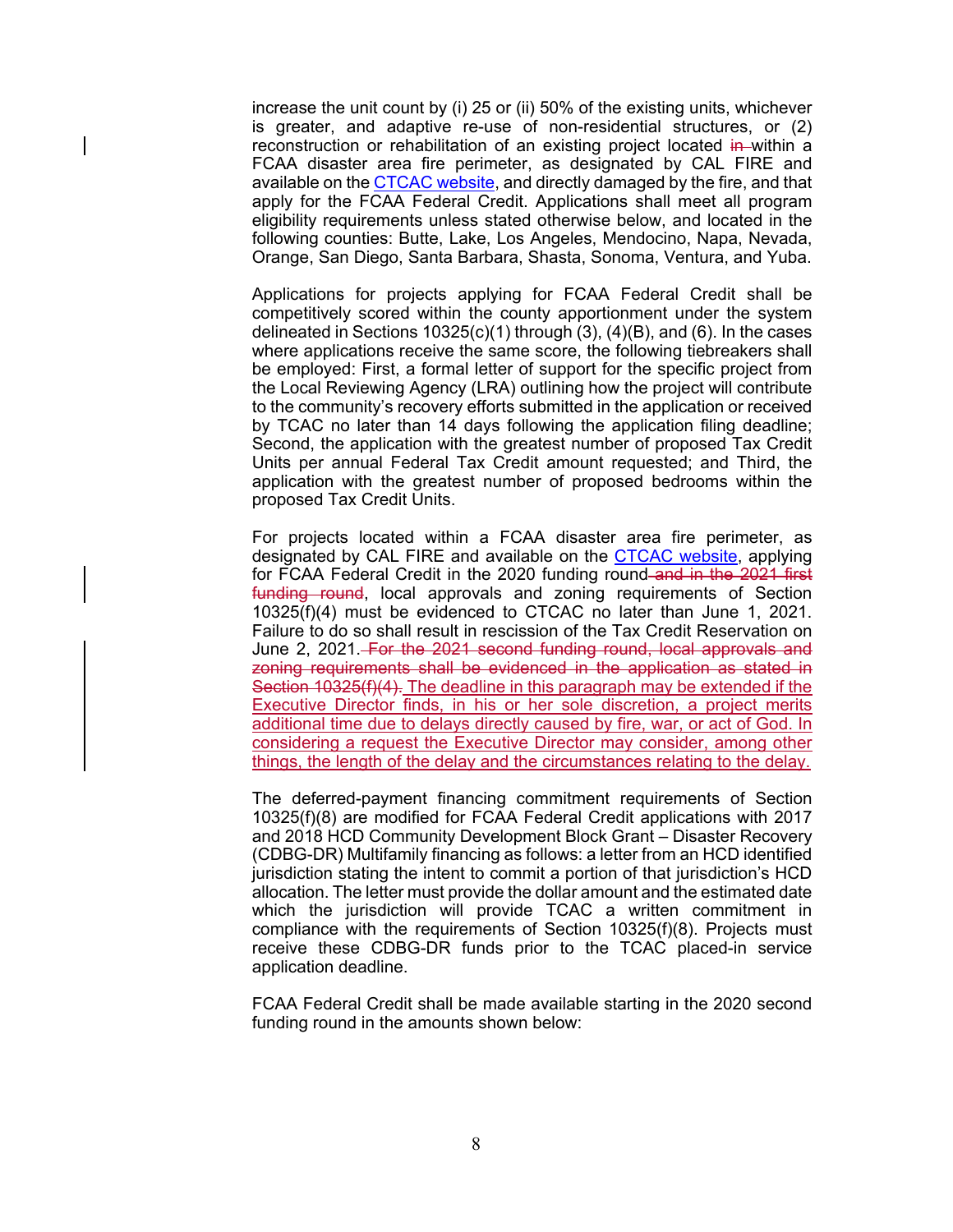| ANNUAL FEDERAL<br>TAX CREDIT BASE<br>+ LOST UNIT<br><b>ALLOCATION</b> | <b>COUNTY</b> |
|-----------------------------------------------------------------------|---------------|
| \$40,087,453                                                          | <b>Butte</b>  |
| \$16,365,940                                                          | Sonoma        |
| \$5,630,499                                                           | Los Angeles   |
| \$5,421,263                                                           | Shasta        |
| \$4,975,965                                                           | Ventura       |
| \$4,109,511                                                           | Napa          |
| \$3,342,311                                                           | Mendocino     |
| \$3,259,153                                                           | Lake          |
| \$2,886,283                                                           | Yuba          |
| \$2,816,537                                                           | San Diego     |
| \$2,583,158                                                           | Santa Barbara |
| \$2,580,476                                                           | Nevada        |
| \$2,561,698                                                           | Orange        |
| \$2,000,000                                                           | Supplemental  |
| \$98,620,247                                                          | TOTAL         |

The funding order shall be followed by funding the highest scoring application, if any, in each of the 13 counties. After each county has had the opportunity to fund one project, TCAC shall award the second highest scoring project in each county, if any, and continue cycling through the counties, filling each county's apportionment.

For an application to receive a FCAA Federal Credit reservation, there shall be at least one dollar of Credit not yet reserved in the county allocation so long as the county's last award does not cause the county's aggregate award amount to exceed 105 percent (105%) of the amount originally available for that county. FCAA Federal Credit allocated in excess of the county's allocation by the application of the 105% rule described above will be deducted from the Supplemental allocation. If the last application requires credits in excess of 105% of the county's allocation, that application will not be funded. Any FCAA Federal Credit remaining in a county apportionment at the end a funding round will be available in the subsequent round. For the final funding round of 2021 for FCAA Federal Credits, if the aggregate amount of Federal Credit requested does not exceed the amount available, the 105% county limit above shall not apply. If all FCAA Federal Credit in a funding round has been awarded, all remaining FCAA applications shall compete in the applicable set-aside or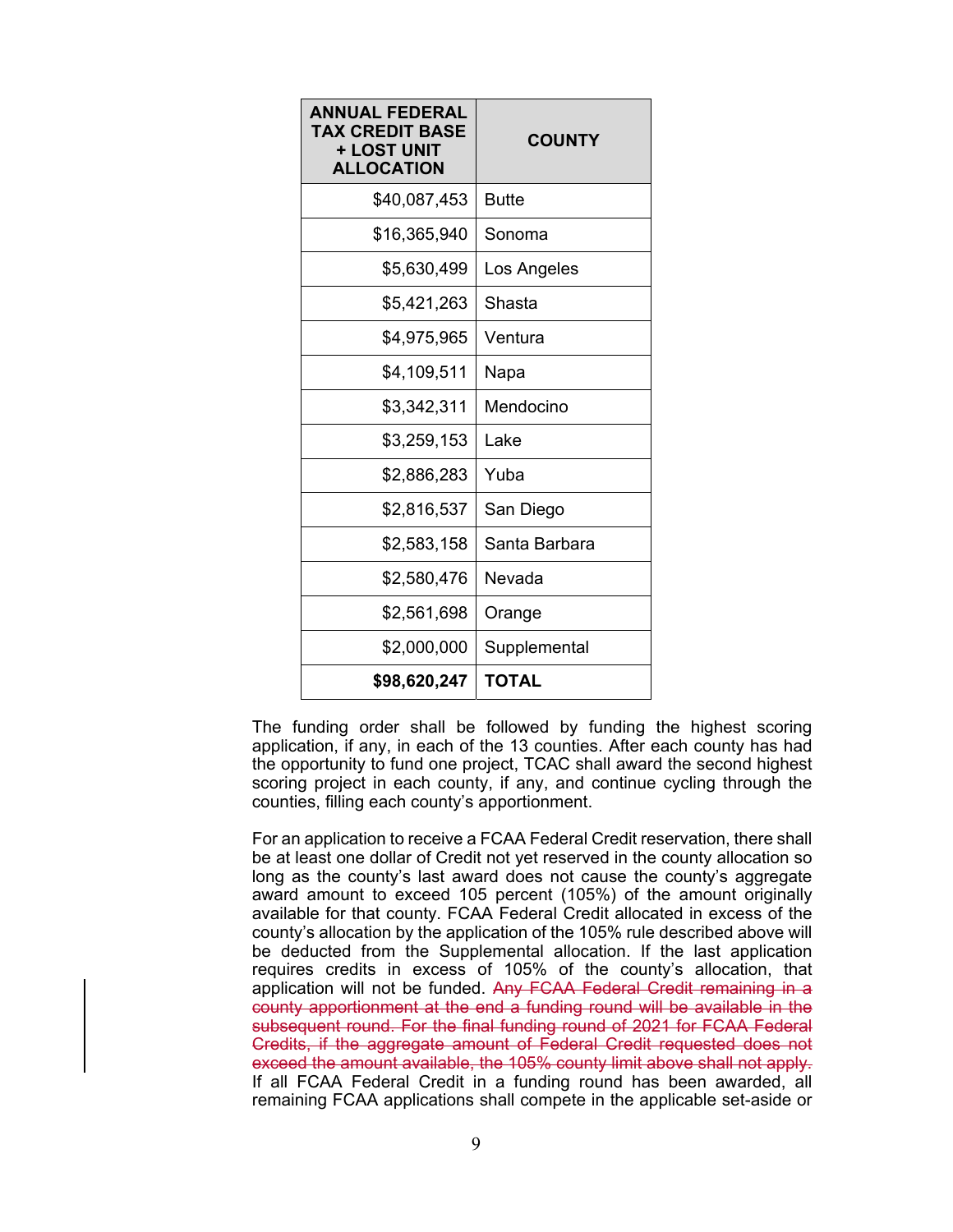geographic region, provided the application meets the requirements of the set-aside or geographic region, and the requirements of Section 10325.

At the conclusion of the 2021 secondfunding round, if less than 10% of the total FCAA Federal Credit remains, all unallocated FCAA Federal Credit within the county allocations will be combined and available to remaining projects requesting FCAA Federal Credits and which meet the threshold and underwriting requirements through a waiting list. The award selection will be made from the waiting list to the counties in the order listed above. Within each county, the award selection will start with the highest ranking project located within a FCAA disaster area fire perimeter, as designated by CAL FIRE and available on the CTCAC website first and continue within that county in rank order until no eligible applications remain. Subsequent to the above selection ranking, any unused FCAA Federal Credit shall be designated for projects where at least fifty percent (50%) of the Low-Income Units within the project are designated for homeless households as described in Sections 10315(b)(1) through (4) starting with the highest ranking project pursuant to Section 10325(c) without regard to the set aside or geographic region for which the application applied.

All projects awarded FCAA Federal Credit in 2020 may return their allocation to the Committee without assessment of negative points if the formal written notification from the applicant of the return is received by the Committee shall be able to begin construction no later than September 1, 2021. Failure to be able to begin construction by September 1, 2021 shall result in rescission of the Tax Credit Reservation. No later than September 1, 2021, the applicant must submit to CTCAC building permits (a grading permit does not suffice to meet this requirement except that in the event that the city or county as a rule does not issue building permits prior to the completion of grading, a grading permit shall suffice; if the project is a design-build project in which the city or county does not issue building permits until designs are fully complete, the city or county shall have approved construction to begin) or the applicable tribal documents, and notice to proceed delivered to the contractor. Any returned credits following September 1, 2021 will be made available to projects from the FCAA Federal Credit waiting list as previously stated. Any new application received for a project on the waiting list shall result in that project's removal from the waiting list. Any projects awarded FCAA Federal Credit in 2021 shall be able to begin construction within 180 days of Credit Reservation and as documented above. Failure to be able to begin construction within 180 days shall result in rescission of the Tax Credit Reservation. The deadlines in this paragraph may be extended if the Executive Director finds, in his or her sole discretion, a project merits additional time due to delays directly caused by fire, war, or act of God. In considering a request the Executive Director may consider, among other things, the length of the delay and the circumstances relating to the delay.

The FCAA Federal Credit amount shall not be counted towards the set asides of Section 10315, the housing type goals of Section 10315(h), or the geographic apportionments of Section 10315(i). Applications for FCAA Federal Credit shall not be counted towards the four (4) awards limit of Section 10325(c). Notwithstanding Section 10325(f)(9)(C), the maximum annual Federal Tax Credits available for award to any one project in any funding round applying for FCAA Federal Credit shall not exceed Five